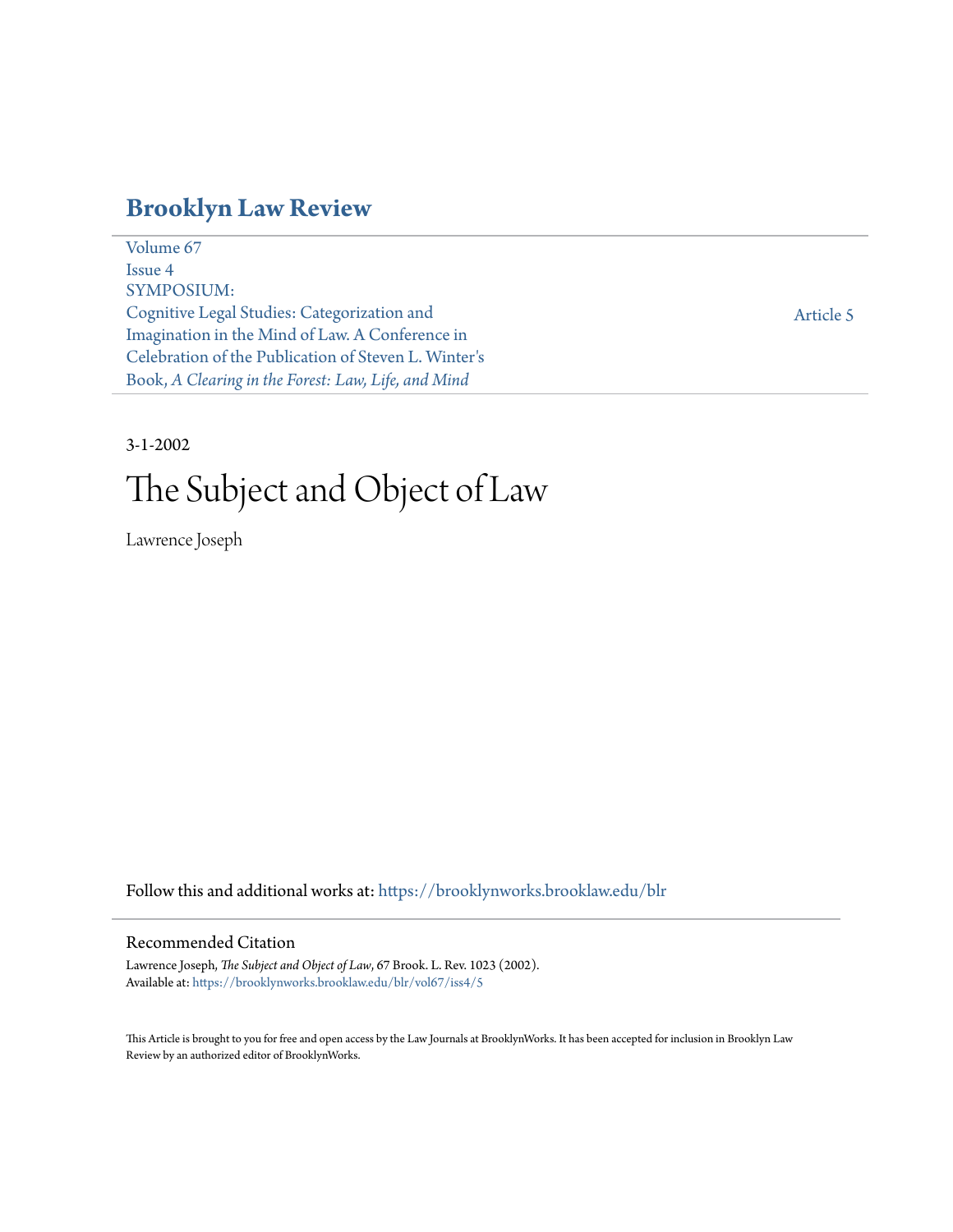# THE SUBJECT AND OBJECT OF LAW\*

# *Lawrence Josepht*

#### **I.**

In an essay that I wrote almost a decade ago, *Theories of Poetry, Theories of Law,'* I explore and compare, on the one hand, the language of literary texts (especially poetry), and, on the other, the language of legal texts (especially judicial opinions). **My** analysis of the language of literary texts starts with an essay **by** Raymond Williams, *When Was Modernism?'* Modernist writers, according to Williams, "denaturalized language." They broke "the allegedly prior view that language is either a clear, transparent glass or mirror." They also made "abruptly apparent **in** the texture of narrative the problematic status of the author and his authority" **A** Modernist text is "self-reflexive." It "assumes the cent[er] of the public and aesthetic stage."<sup>3</sup> The self (or subject, in the sense of the self as subject) assumes an objective (a "public and aesthetic") dimension. The language of the subject is formed into an object of *aestheszs-an* object its listener or reader will feel or perceive.

William Carlos Williams, in a piece he wrote **in** the early 1930s on Marianne Moore's poetry, put it this way-"Moore undertakes in her work to separate the poetry from the subject entirely-like all the moderns. In this she has been

**(1993).**

<sup>\*@2002</sup> Lawrence Joseph. **All** Rights Reserved.

<sup>t</sup><sup>1</sup> Professor of Law, St. John's Umversity School of Law. Lawrence Joseph, *Theories of Poetry, Theories of Law,* 46 **VAND.** L. REV. **<sup>1227</sup>**

<sup>2</sup>Raymond Williams, *When Was Modernism?,* **175** NEW LEFT REV. 48 **(1989).**

**<sup>3</sup>**Joseph, *supra* note 1, at 1229; Williams, *supra* note 2, at 48-50.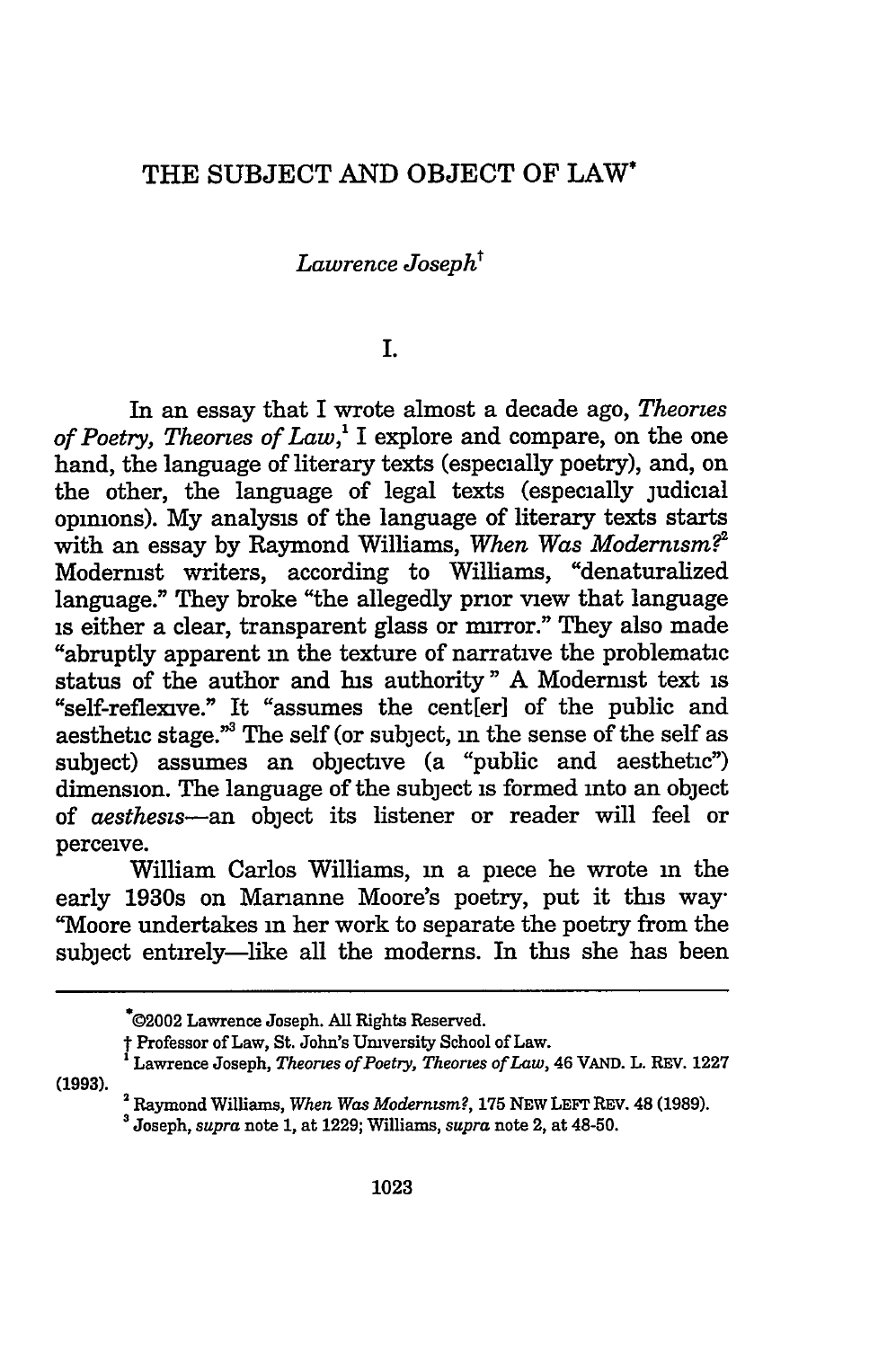rarely successful and this is important." Moore cannot completely separate her poetry from its subject matter because it is impossible to do so. Why? Because a poet uses language. Because language is a human act, by its very nature it includes the voice of the person who speaks or writes it. Moore "never falls from the place inhabited by poems."5 The space inhabited by the poet's self-her subject matter and her expression-is physical, sensual, a place both subjective and objective, formed by the poet into an object of her expression, the poem.

Christa Wolf, quoting Anna Seghers, speaks of the writer as "'the curious crossing point where object becomes subject and turns back into object." "The reservoir that writers draw on in their writing," Wolf says, "is experience."<sup>6</sup> Experience "mediates between objective reality and the authorial subject."<sup>7</sup> Although the experience that Wolf speaks of is "socially meaningful," it still must take into account the "importance of the subjective dimension."8 Writing is a process that runs continuously alongside life. By, through, and in her writing, a writer becomes, and is, deeply involved with the world. Indeed, the writer must be prepared to experience as much "unrelenting" exposure as possible not only to the world's realities, but also to the changing realities both she and her subject matter inexorably undergo. This interaction between the writer and her material (material which includes the text itself) forms "a new reality," one different from "the one you saw before," one in which "everything is interconnected and fluid."<sup>9</sup> The created text shatters expressions that are ossified, reified--"pre-ordained by **. . .** ideology."" The individual author's involvement with her subject reflects truths deeper than the invisible truths of the subjective self, or "I," truths deeper than the reigning "objective" truths of politics, ideology, or economics. The most authentic expressions of subjectivity and, or, objectivity are those shaped, formed, and given

<sup>4</sup> Joseph, *supra* note **1,** at **1233;** WILLIAM CARLOS WILLIAMS, IMAGINATIONS 312 (1970).

<sup>&#</sup>x27;Joseph, *supra* note 1, at **1233;** WILLIAMS, *supra* note 4, at 312.

<sup>&#</sup>x27;CHRISTA WOLF, **THE** FOURTH **DIMENSION:** INTERVIEWS WITH CHRISTA WOLF 21-24 **(1988).** *<sup>7</sup>Id.*

*<sup>&#</sup>x27;Id.*

*<sup>&#</sup>x27;Id.* at 22.

**<sup>&#</sup>x27;0** Joseph, *supra* note **1,** at 1233; WOLF, *supra* note 6, at 21-24.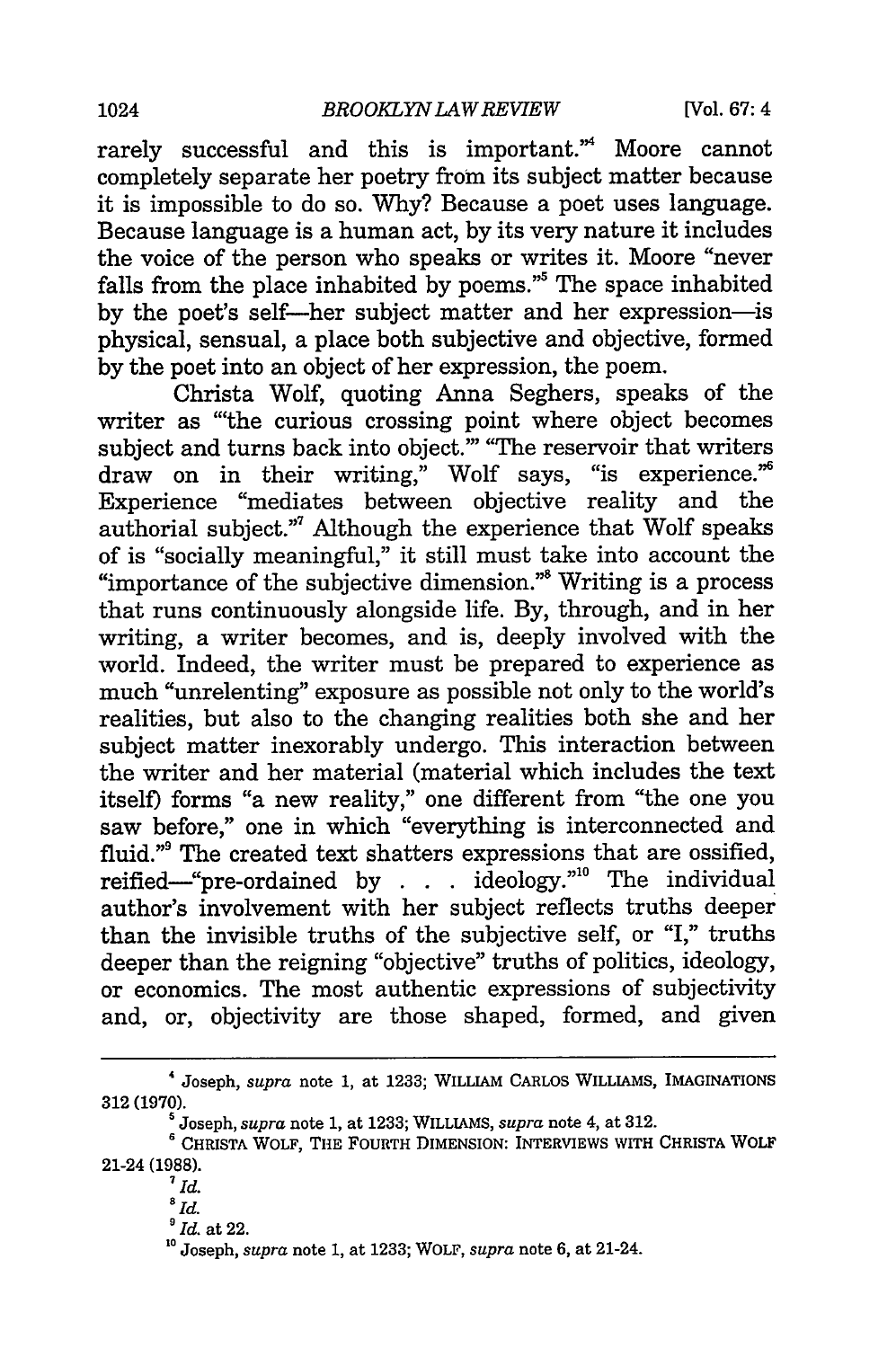meaning **by** a writer's unrelenting imaginative intervention into the world in which all of us live.

#### II.

Historically, jurisprudists, judges, and practitioners alike assumed that legal language was objective, neutral, and verifiable. The first theorists to challenge this orthodoxy were the legal realists.<sup>11</sup> The realists' project raised the status of legal thought from objectively presumed, formalized rules onto a different doctrinal plane of thought (one presumed equally objective) based not on the "transcendental nonsense" of a "mechanical jurisprudence," but, instead, on policies grounded in social, political, and economic realities.<sup>12</sup> The philosophical or literary dimensions of legal language were not realist concerns.<sup>13</sup>

The subjective quality of legal language did not become a jurisprudential issue until the mid-1970s. **By** the early eighties, critical writing on the objective and subjective dimensions of legal language had become **highly** sophisticated, extensive, and far-reaching. Questions about the objective meaning of legal texts dominated American legal thought.<sup>14</sup>

In **1983,** Robert Cover's *The Supreme Court, 1982 Term-Foreword: Nomos and Narrative* appeared in the *Harvard Law Review.*<sup>15</sup> Cover declared: "No set of legal institutions or prescriptions exists apart from the narratives that locate it and give it meaning . . . .<sup>"16</sup> Legal prescriptions, "even when embodied in a legal text," cannot escape their "origin and end in experience, in the narratives that are the trajectories plotted upon material reality by our imagination."" Law is a system of "tension"; it is "a bridge linking a concept of a reality to an imagined alternative-that is, . . . a connective

**<sup>&</sup>quot;** Joseph, *supra* note 1, at 1234-35. **<sup>12</sup>***Id.* at 1235; *see* Felix Cohen, *Transcendental Nonsense and the Functional Approach,* 35 COLUM. L. REv. 809 (1935). **<sup>13</sup>**Joseph, *supra* note 1, at **1235;** *see* STEVEN L. WINTER, A CLEARING **IN THE**

**FOREST: LAW,** LIFE, **AND** MIND 2, 286 (2001). 14 Joseph, *supra* note **1,** at 1235-41.

**<sup>1</sup>s** Robert M. Cover, *The Supreme Court, 1982 Term-Foreword: Nomos and Narratiue,* 97 HARV. L. REV. 4 (1983). *" Id.* at 4 n.3.

<sup>&</sup>lt;sup>17</sup>*Id.* at 5.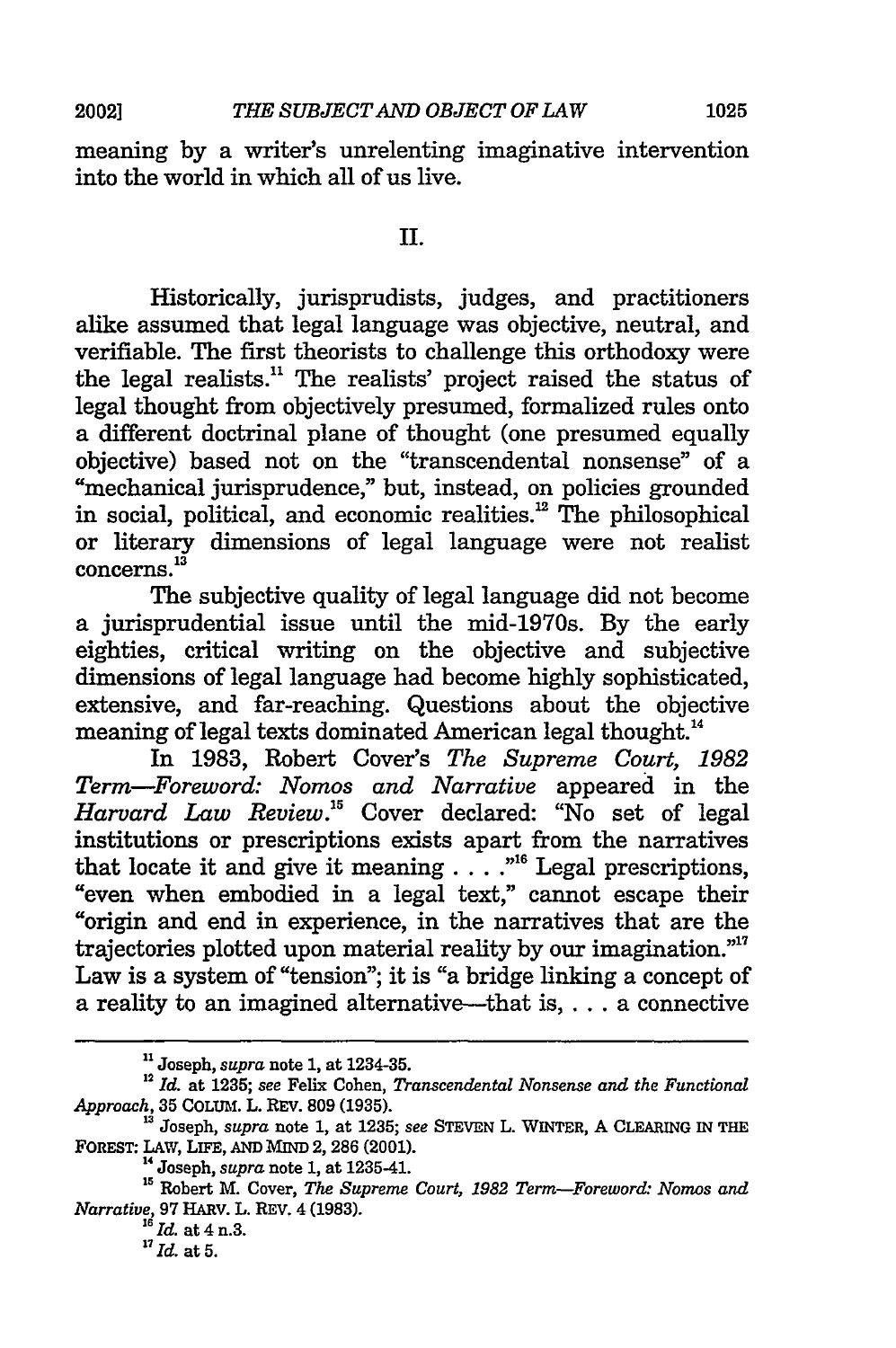between two states of affairs, both of which can be represented in their normative significance only through the devices of narrative."<sup>18</sup> Cover's vision of the language of law as imaginatively plotted and projected onto material reality by those both individually and collectively involved in the legal system was monumental, placing the subjective and objective complexities of legal language, and law itself, into full critical play.

Two years after *Nomos and Narrative,* Robin West saw that a new strain of legal criticism had arisen, one "utopian," "visionary," or "aesthetic" in character.<sup>19</sup> But West also pointed out that the first person narratives employed by the authors of the new criticism were expressed in a language quite different from the language required of judges, legislators, and practicing lawyers. Those who write legal criticism "do not decide cases, vote on bills, or undertake the representation of clients and hence the furtherance of those clients' interest." Legal theorists do not make law.<sup>20</sup> Although, as West says, "jiludges, legislators, and lawyers" cannot escape their "personal histories when formulating a theory of human nature and social interaction upon which to ground their work," they must, if they are "acting responsibly,.. **.** keep these narrative instincts separate from the act of lawmaking, or at least weigh them against other institutional concerns."<sup>21</sup> The making and practicing of law requires, at some point, some process of objectification.

## III.

One strategy behind *Theories of Poetry, Theories of Law* was to tackle the notion of legal objectivity by an aesthetic analysis of language. I focused on the aesthetics of poetry because poetry-the most condensed form of literary verbal expression--contains virtually every dimension of language. The common ground that I discovered between law and literature seems simple: Both involve issues of language, as

**<sup>18</sup>Id.** at 9.

**<sup>&#</sup>x27;9** Robin West, *Jurisprudence as Narrative: An Aesthetic Analysis of Modem Legal Theory,* 60 N.Y.U. L. REV. 145, 203 (1985).<br><sup>20</sup> Id. at 211.

**<sup>21</sup>** *Id.*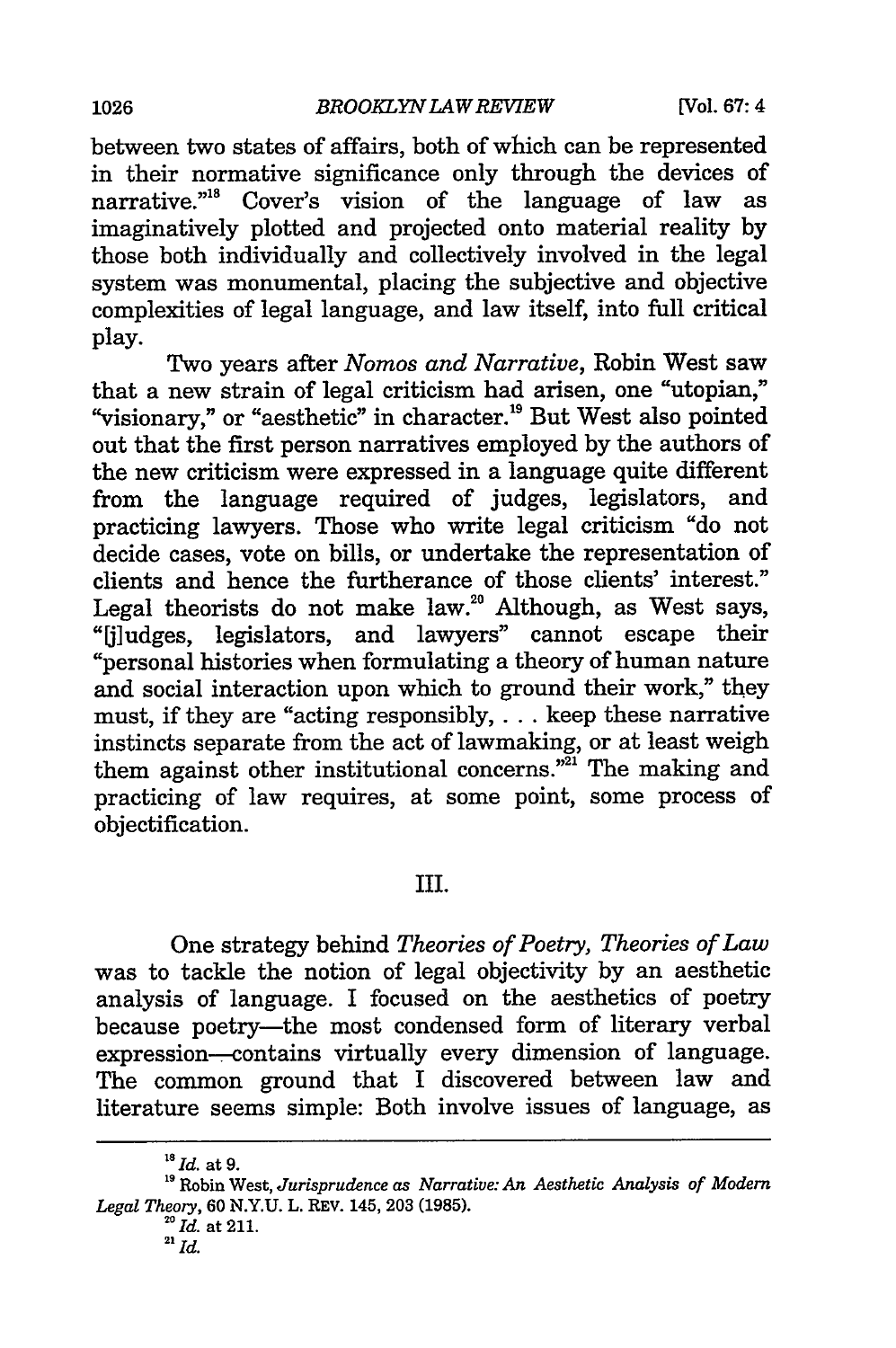well as issues of how language is, or ought to be, expressed. I found, however, the dissimilarities between law and literature equally critical. Terry Eagleton has spoken of what he calls the "true sublime" in writing, the "infinite, inexhaustible, heterogeneity of **.** . [a] sensuous, non-functional delight in concrete particularity [that flows] from the dismantling of abstract rational exchange-value."<sup>22</sup> In a post-Modernist, post-Marxist world, a sense remains that certain forms of imaginative expression profoundly resist being completely reified by processes of commodification. "[W]e have to find a way to resist . . . commodification in the letter of the text," Eagleton says, in the same way, for example, that "Keats found a way of resisting commodification by sensuousness, by a kind of shameless overlaying of the language which brought down on [Keats'] head charges of cockney vulgarity from the guardians of literary consciousness."2

Is it possible for legal language to resist commodification in the same way that the sensuous language of, let's say, a poem by Emily Dickinson, resists it? Forms of literature do not reify; what, in fact, arguably makes a form of verbal expression literature is that literature is language that resists reification because of how it is expressed. However, unlike the language of literature, the language of those who make and practice law (the language of judges, legislators, and practicing lawyers) is, at a definite point and to a great extent, socially, economically, politically, and institutionally reified into forms of language to be known and obeyed, executed and enforced, bought and sold. Expressions of law embody, and are embodied in—integrate and are integrally a part of—the practice of violence, the allocation of power, the distribution of money, and the dispensing of privilege (which in turn bestows wealth). Law, like literature, is a language game, but, unlike literature, the object of the game is not to express forms of sensuousness or feeling. The language of law embodies violence, power, and money. It is a language game complexly unique both in its expressions and in the consequences of its expressions.

Terry Eagleton, *Action in the Present: An Interview with Terry Eagleton, in* **POLYGRAPH: VERSIONS** OF **THE** PRESENT: MODERNISMIPOSTMODERNISM **30, 34** (Henry Schwarz & Richard Dienst eds., **1989).** *23Id.* at **35-36.**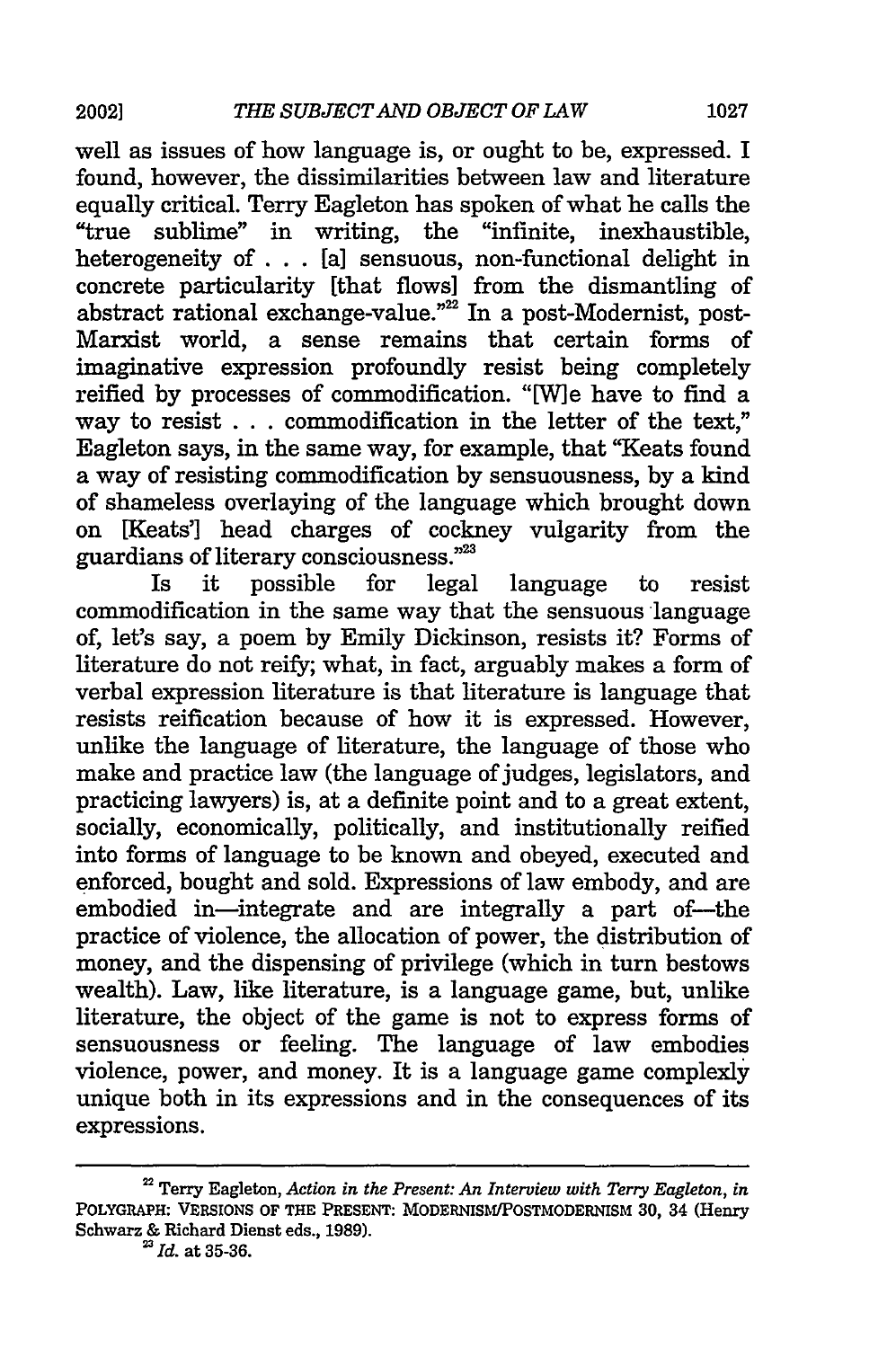#### **IV.**

At the heart of Steven Winter's magnus opus, *A Clearing in the Forest: Law, Life, and Mind,* is a radical insight: Law, Winter says, exists within a complex reflexive relationship between experience, imagination, and meaning.<sup>24</sup> There is no law without the reflexive, imaginative relationship of its participants, both individually and collectively. Law, in concept and in reality, is neither more nor less than the language of our individual and collective contributions to what  $law$  means. $25$ 

Because law is expressed in language, and because language is in part subjective, the language of law is in part subjective. The language of law requires a speaker, or speakers, a voice, or voices-the human and social experience of an "I" or a "we." Law's language is, however, also in part objective: Subjective expression is variously structured by the world that the speaker inhabits, shaped by metaphorical "objects," formulations of humanness deeply embodied in the world that gives rise to their expression. These formulations are objectified by the expectations of legal participants and by their apprehension of the social world, and through the expression of legal rules which, of course, take shape in language. This objectification of legal thought in language necessitates some degree of reification. However (and it is an important however), because this reification requires thinking, speaking subjects-and because the law must be spoken, written, or enacted by a person or persons—the forms, or reifications, of legal language are, in essence, phenomenological.

*A Clearing in the Forest* exposes and rejects reifications of complex social practices and understandings which, as reifications, fail to take into account the deeply physical and experiential, or phenomenological, realities of meaning. Law, which requires meaning, is, as Winter demonstrates, created by and within complex interactions of mind, body, and the world. These interactions come into existence through ongoing, deepening, imaginative expressions of language. Even the most

**<sup>24</sup>**WINTER, *supra* note, **13,** at **215.**

<sup>21</sup>*Id.* at 214-15, **346-51.**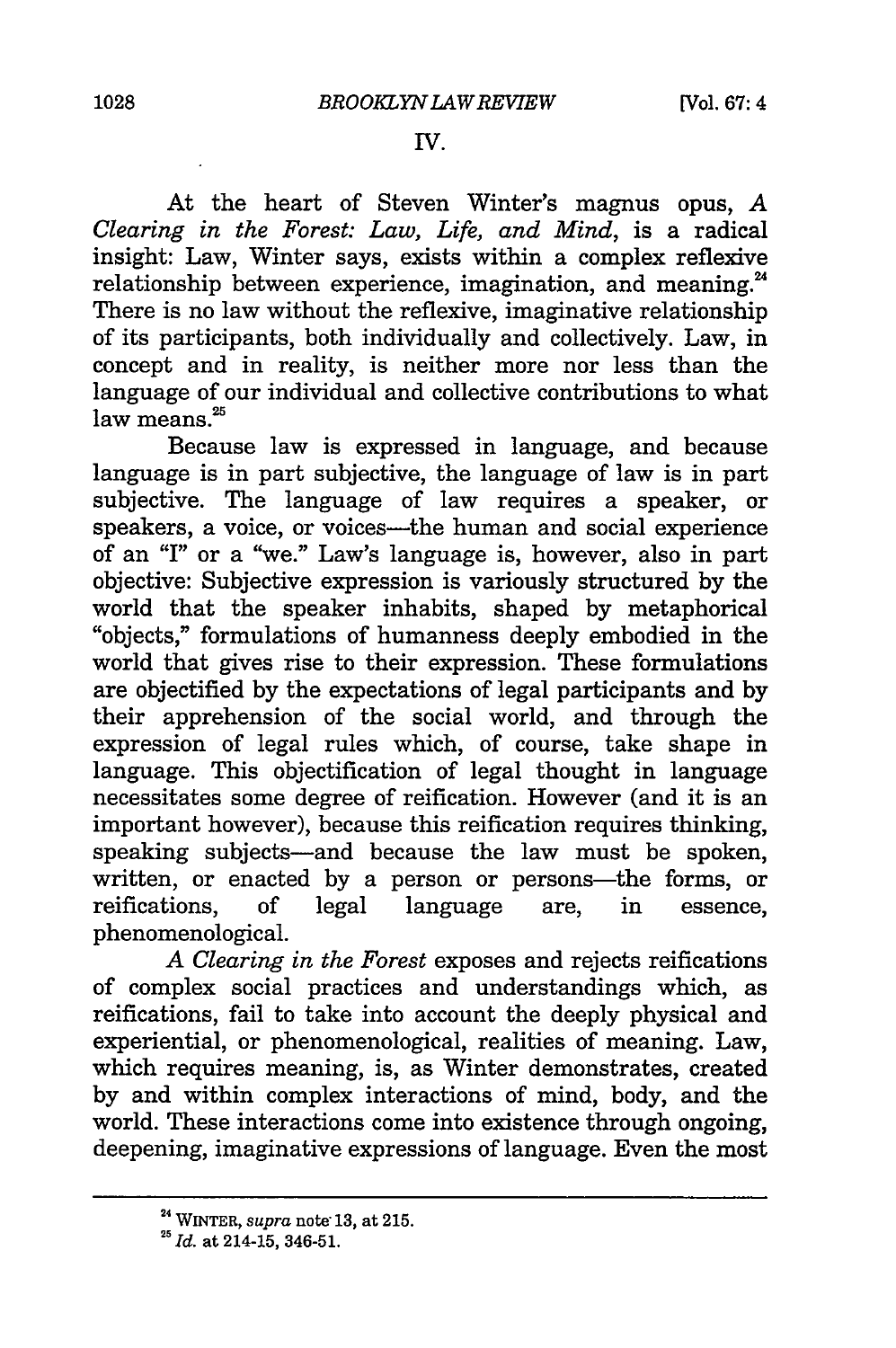shopworn of jurisprudential examples, H.L.A. Hart's "no vehicles in the park," becomes for Winter an extended meditation on the cultural history of the park as conceived by republican theorists, and transformed by successive waves of working class park-goers and Progressive planners.<sup>26</sup> Law, as it is today, is a distillation of history, culture, and social conflict critically deficient in its expression, a faded residue of a rich, human life-world-a world toward which the law merely gestures. The condensed verbal form of the legal rule-unlike the condensed emotional sensuousness of a poem-expresses less than it knows, yet means more than it can express. Legal thought that recognizes this can get at, if not transcendental truths, then at least those truths that arise out of the unrelenting exposure of the mind and imagination to the objective realities of law. Or, to paraphrase a passage from Wallace Stevens' poem "Chocoura To Its Neighbors" (quoted by Winter<sup>27</sup>): To speak law, as lawyers, humanly, from the height or from the depth of human things, that is law's acutest speech.

V.

*Drame,* a book of prose by Phillipe Sollers, is, in its English translation *Event,* followed by an essay, *Drame, Poeme, Roman (Event, Poem, Novel),* by Roland Barthes.28 In a footnote, Barthes observes:

*<sup>26</sup> Id.* at 201-06, 263-66.

<sup>&</sup>lt;sup>27</sup> Id. at xvii. The passage from Chocoura To Its Neighbors that Winter quotes is: "To say more than human things with human voice,/ That cannot be; to say human things with more/ Than human voice, that, also, cannot be;/ To speak humanly from the height or from the depth/ Of human things/ that is acutest speech." *Id.* (quoting Wallace Stevens, *Chocoura to its Neighbors, in* THE COLLECTED **POEMS** OF WALLACE STEVENS **300** (1954)).

<sup>&</sup>lt;sup>28</sup> PHILLIPE SOLLERS, DRAME (Editions de Seuil, 1965); PHILLIPE SOLLERS, EVENT (Bruce Benderson & Ursule Mollinaro trans., **1986)** (with an essay **by** Roland Barthes).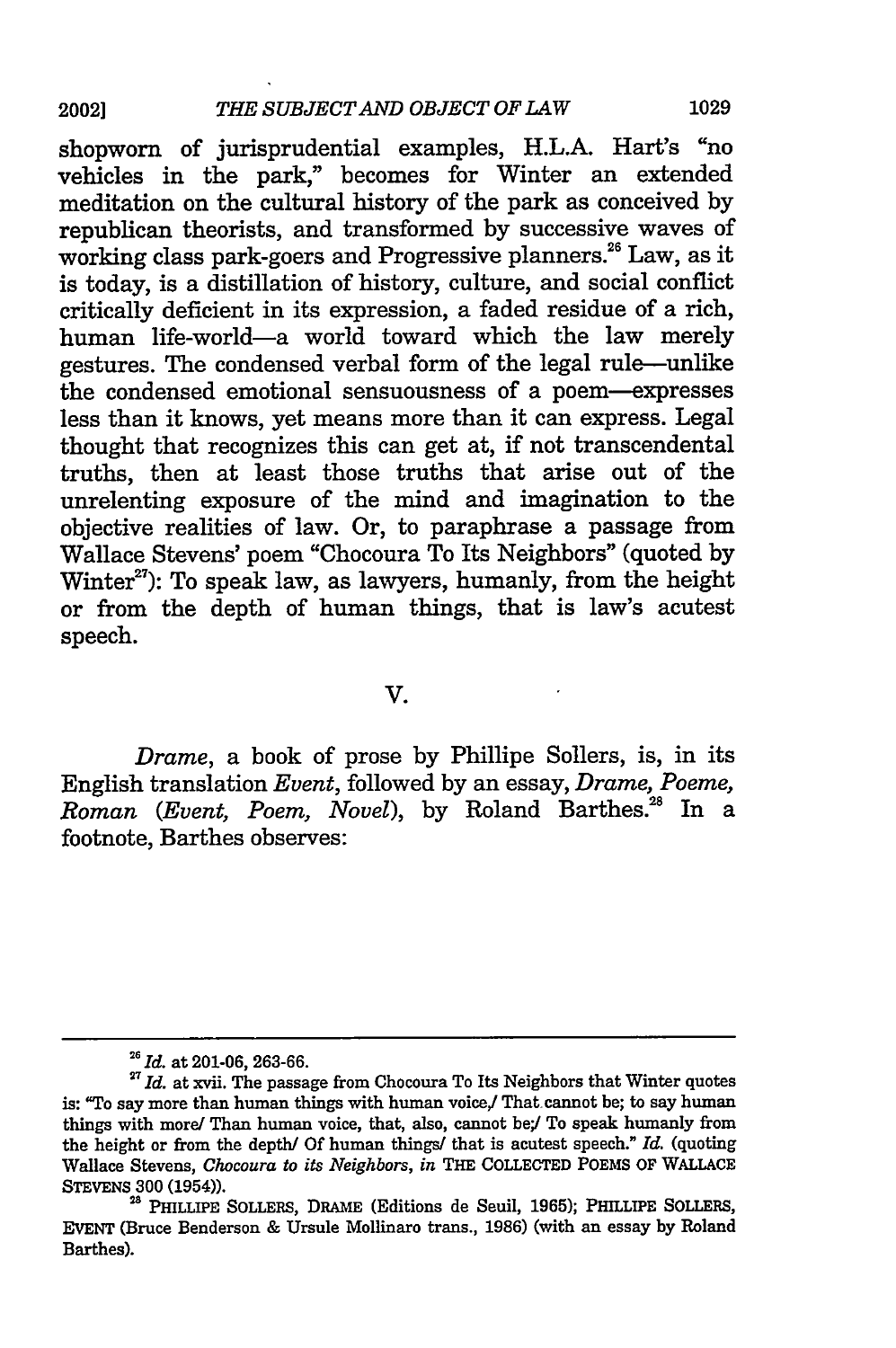It is in fact possible to read *Event* like a very beautiful poem, the indistinct celebration of language and of the woman beloved, the path of one toward the other, like Dante's *Vita Nova* in another era: *Event* may be the infinite metaphor of "I love you," which is the single transformation found in all poetry.<sup>29</sup>

"Remember," Winter says in *A Clearing in the Forest,* "that metaphor is a conceptual mapping from a source domain to a target domain that preserves inferential structure."<sup>30</sup> Put in Winter's terms, Barthes' insight is that "I love you" is one of poetry's deepest sources; *Event* essentially is a "conceptual mapping" of "I love you" expressed (or inferentially structured) within the projected domain of the book itself. The book is the infinite metaphor: The metaphor is the endlessly profound cognitive mapping, by, in, and through expression, of the primary human issue of "I love you." Metaphor is the transformation through expression of intrinsically human domains.

## VI.

In a recent essay, *Taking Moral Argument Seriously,* Robin West takes on what she calls Ronald Dworkin's antipositivist conception of law. Dworkin's jurisprudence is, West says, moral:<sup>31</sup> For Dworkin, "[t]he legal actor is loyal to law, principally understood in light of a conception of justice, not positive law as authoritatively pronounced by a court or legislative body. Legal argument, in turn, is the practice that gives daily voice and substance to this distinctively moral loyalty."<sup>32</sup> The jurisprudential function of the moral principles identified by Dworkin render the law not only determinate, but also substantively just. Yet, West maintains, "both Dworkin and his critics may be wrong to think that justice requires such a high degree of determinacy."33 If law incorporates moral principles of justice, then the lawyer, as well as the judge, while holding and articulating the law, is, essentially, an

<sup>29</sup> **Id.** at **87.**

**<sup>30</sup>**WINTER, *supra* note 13, at **31. <sup>31</sup>**Robin West, *Taking Moral Arguments Seriously,* 74 **CHI.** KENT L. REV. 499 (1999).

**<sup>(</sup> 2** *Id.* at 501.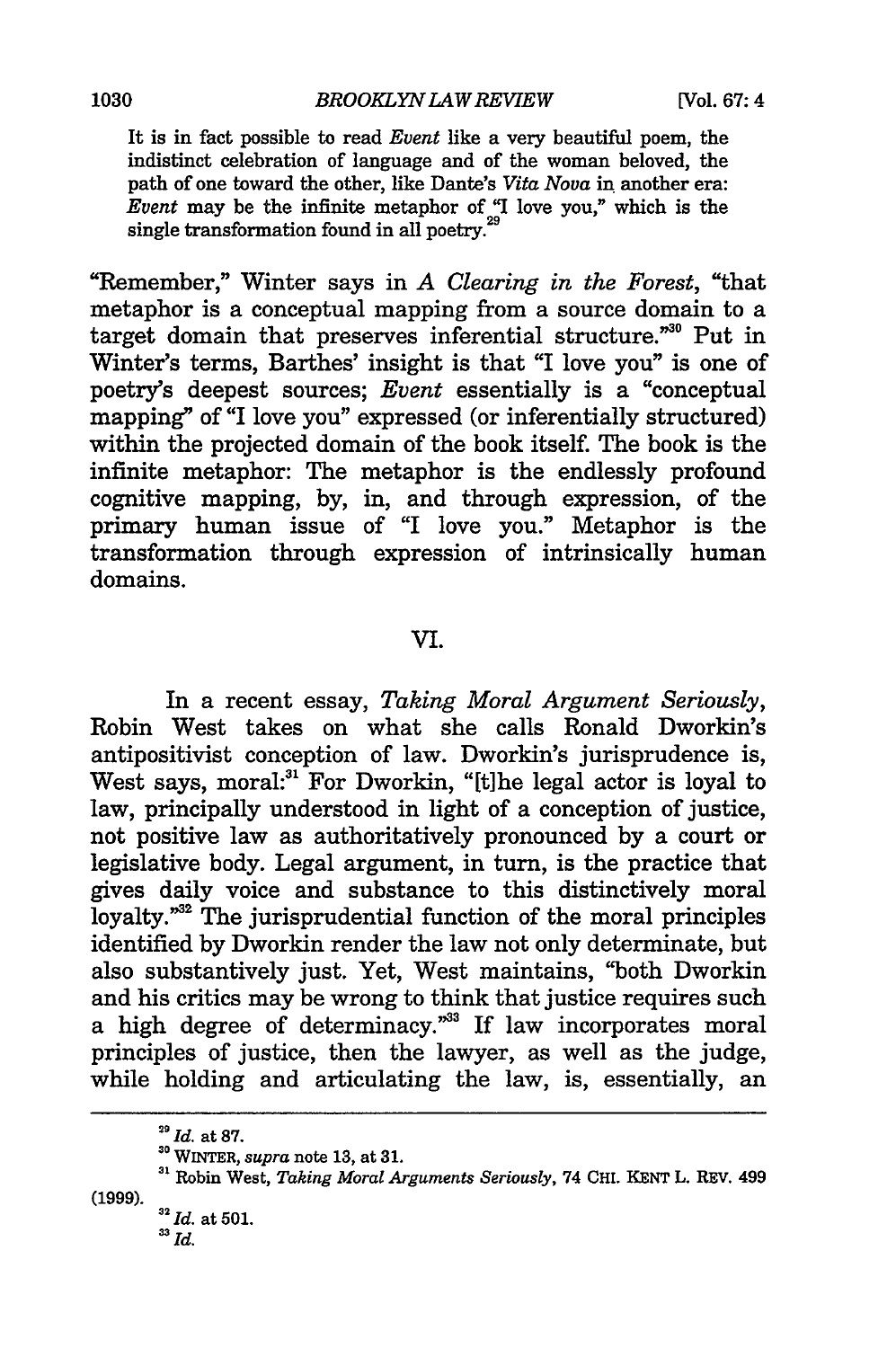2002]

architect of justice and of a just society, as well as being an enforcer of order.<sup>34</sup>

If, as West says, law incorporates moral principles of justice, then the question "what is morally just?" is-like "I love you" in poetry-an essential source domain of law. From it emanate conceptually mapped metaphors of what moral justice means. The domain of metaphors-the domain of expressions of what is moral and just-is structured both by its deep, human source and by the imaginative depth of its expression. However, as West continues, in American law today "we have no developed account," no developed expression, of

what even the narrow virtue of legal justice might be or of what traits of character it requires, what view of the person it entails, or what kind of society might best facilitate its dispensation.... [W]e have no developed or competing understandings of the substantive legal consequences of various cognitions of substantive, social, or political justice.<sup>35</sup>

In American law today, there is no recognition of the cognitive fact that law must rest on our conceptual mapping and expression of what is morally just. It is therefore incumbent on legal educators—if they are serious in their pedagogical and scholarly missions-to "develop, debate, sift through, improve upon, dwell on, preserve, learn, and teach, as an integral part of law, competing and credible theories of justice."<sup>36</sup> The world of law, of the lawyer and of the law scholar, should be a world where the implications of a moral conception of justice can be self-consciously traced and expressed. As West observes:

[Ilt is hard to think of any group, professional or otherwise, other than lawyers, with the expertise and the professional inclination to work through in a detailed way the implications of various understandings of justice for various doctrinal areas of law. There is no reason, in short, for lawyers not to at least acknowledge the subject of justice as peculiarly within their province. It is a curiosity, and maybe even a scandal, that lawyers in this century have not done so.

*<sup>3</sup> 4 Id.* at 502.

*<sup>5</sup>Id.* at 503.

<sup>&</sup>quot;West, *supra* note **31,** at 502.

*<sup>&</sup>quot;Id.* at 505.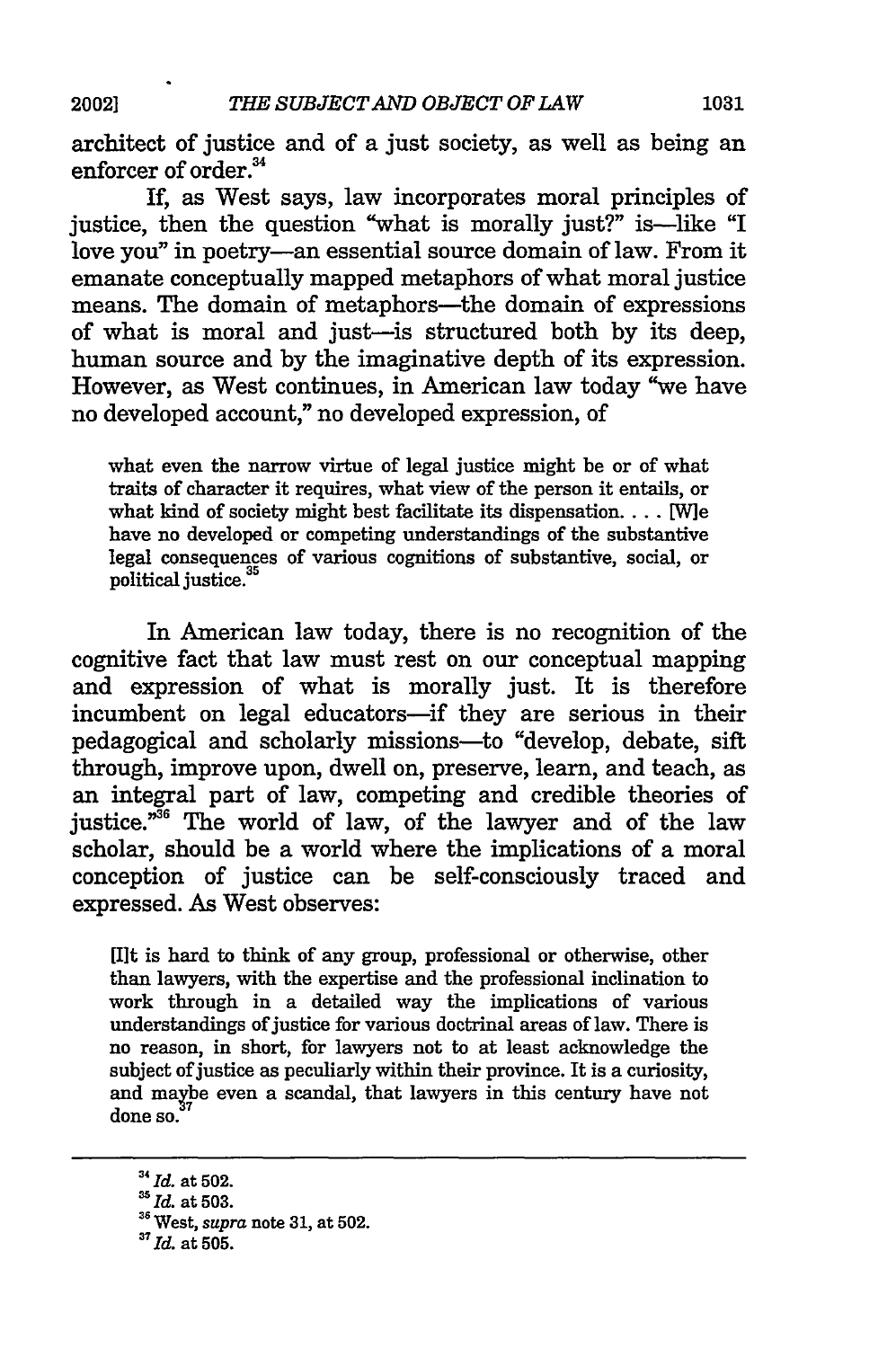The legal profession and legal academy, therefore, not only ought to, but must, take seriously the project of objectified moral argument.<sup>38</sup>

What lawyers, in other words, must do is develop, debate, sift through, improve upon, dwell on, preserve, learn, and teach, through individual and collectivized expressions, the moral bases of justice. "Our refusal to do so over the last thirty years," West declares, "has left us with unpalatable alternatives<sup>[:]"</sup>

[T]he nihilist insistence on the left that all there is in the social world worth pondering is power; the libertarian insistence on the right that all that can be justified is the satisfaction through market mechanisms of desire; and the fundamentalist and generally religious-based claim that the authority for moral truth must come from not just extra-legal but extra-human sources. These stances cannot possibly yield theories of justice, or moral truth, sufficient to ground morally compelling legal arguments. We know this and as a result have eschewed the project of justice altogether. As a result we have created an academic and professional world void of any sense of virtue and even ignorant of the competing possible conceptions of the virtue of justice that at least in the eyes of others ought to be the defining virtue of the legal profession and legal academy both. $\dot{\cdot}$ 

Or, as Winter might say, our present theoretical orthodoxies, by ignoring the deeply human issues of what is moral and just, fail in meaningful ways to connect subject and object. They present no alternatives except, on the one hand, those theories of external-objective--constraint, or, on the other, theories bottomed on pure, unrestrained subjectivity.<sup>40</sup> Our present theoretical orthodoxies fail to explore the cognitive dimensions of language and experience by which law is sustained-fail to build for us a bridge across which to connect the subjective and objective meanings of justice and morality. Or, as West, echoing Winter, might say, our present theoretical orthodoxies fail to dereify our understandings of justice and moral truth, fail to show us how the legal and moral language of justice is "constituted and sustained... in the forms of life that give meaning to our categories, concepts, and values, $"$ -

*<sup>3</sup>Id.* at **515.**

**<sup>39</sup>** *Id.*

**<sup>&#</sup>x27;0** WINTER, *supra* note **13,** at 11, 104-05, 132-33, 353. *<sup>41</sup>*

**Id.** at 332.